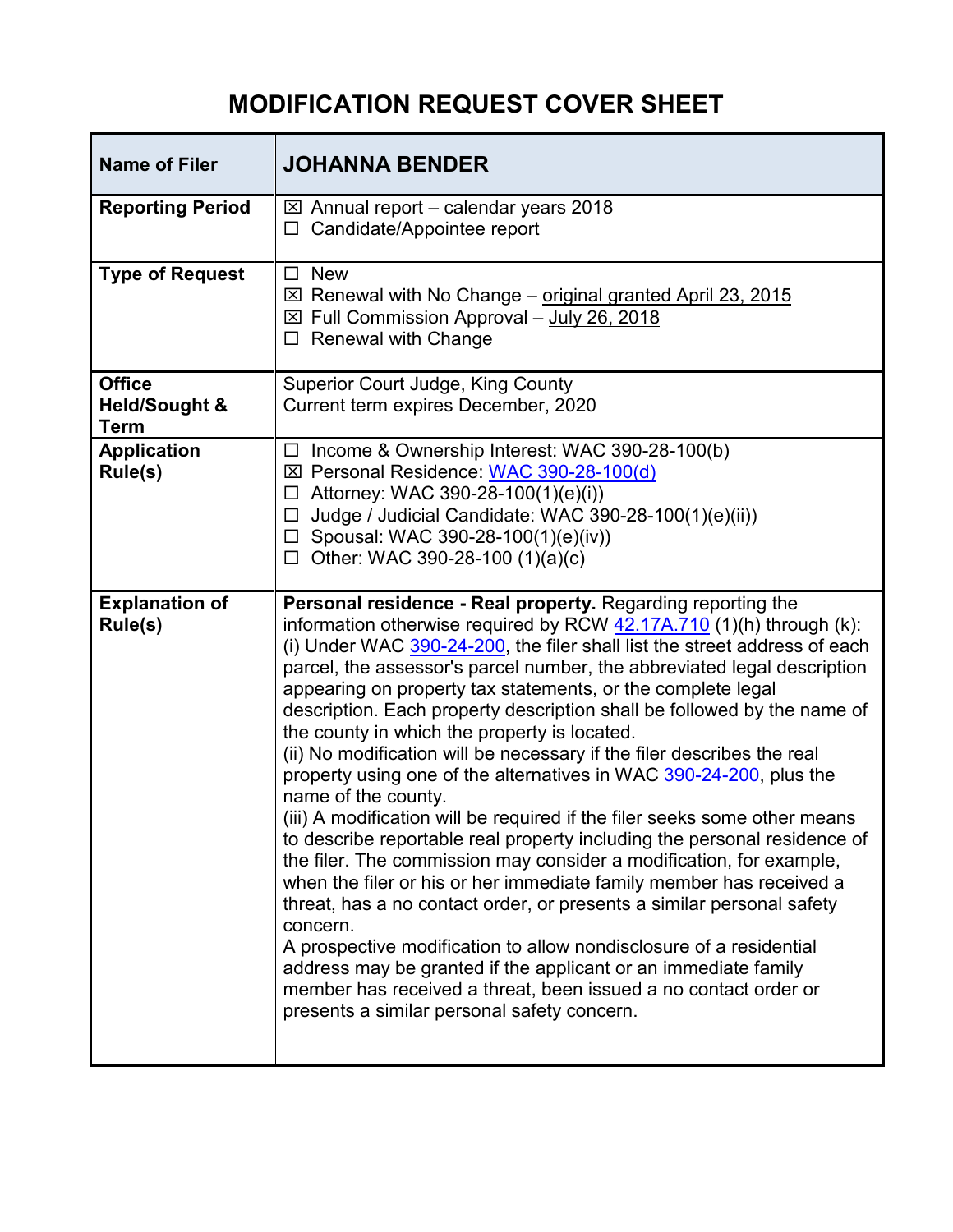| <b>Supporting</b><br><b>Documents</b>                        | ⊠ Current F-1 (March 21, 2019)<br><b>⊠ Modification Application</b>                                                                                                                                                                                                                                                                                                                                                                                                                                                                                                                                        |
|--------------------------------------------------------------|------------------------------------------------------------------------------------------------------------------------------------------------------------------------------------------------------------------------------------------------------------------------------------------------------------------------------------------------------------------------------------------------------------------------------------------------------------------------------------------------------------------------------------------------------------------------------------------------------------|
| (attached)                                                   | $\boxtimes$ Prior order (if renewal) – July 26, 2018                                                                                                                                                                                                                                                                                                                                                                                                                                                                                                                                                       |
| Reason(s) for<br><b>Modification</b><br>(as stated by filer) | Judge Bender is requesting a renewal of the reporting modification<br>$\bullet$<br>that would exempt her from reporting real estate, including street<br>address, parcel number, or legal description, for her residential<br>address on her Personal Financial Affairs Statement covering<br>calendar year 2018.                                                                                                                                                                                                                                                                                          |
|                                                              | Judge Bender stated in a previous request that as a Superior Court<br>Judge, she is assigned both criminal and civil cases, and presides<br>over those cases at all phases of proceedings, including pre-trial<br>motions, trials, sentencing, and post-adjudicative motions. In<br>addition, she is also responsible for administrative duties on behalf<br>of the court, including serving as a member of the Court's Executive<br>Committee.                                                                                                                                                            |
|                                                              | Judge Bender stated in her 2018 request that for the previous six<br>years, she has been assigned to calendars involving community<br>members with serious mental illness (King County Regional Mental<br>Health Court and King County Involuntary Treatment Act Court).<br>Judge Bender stated that although she has not experienced any<br>retribution from these defendents/respondents, a previous King<br>County Regional Mental Health Court judge did experience threats<br>from a client experiencing severe paranoia. This client was<br>subsequently charged and convicted due to these threats. |
|                                                              | Judge Bender stated that in 2018 a woman who appeared to be<br>experiencing severe mental health symptoms used foul language in<br>a video posted to Facebook to describe her anger with Judge<br>Bender. Judge Bender indicated that although this woman did not<br>make specific threats towards her, she was sufficiently concerned to<br>contact the King County Sheriff's Department.                                                                                                                                                                                                                 |
|                                                              | Judge Bender included additional safety concerns related to her<br>work as a judge, a shooting at the courthouse where she serves as<br>well as safety concerns related to her son and her spouse.                                                                                                                                                                                                                                                                                                                                                                                                         |
|                                                              | Judge Bender stated that the nature of her job presumes that there<br>is potential for an actual assault or threat to occur.                                                                                                                                                                                                                                                                                                                                                                                                                                                                               |
| <b>Other Issues</b>                                          | Judge Bender disclosed creditor information, payment terms, security<br>given and mortgage amounts for her personal residence.                                                                                                                                                                                                                                                                                                                                                                                                                                                                             |